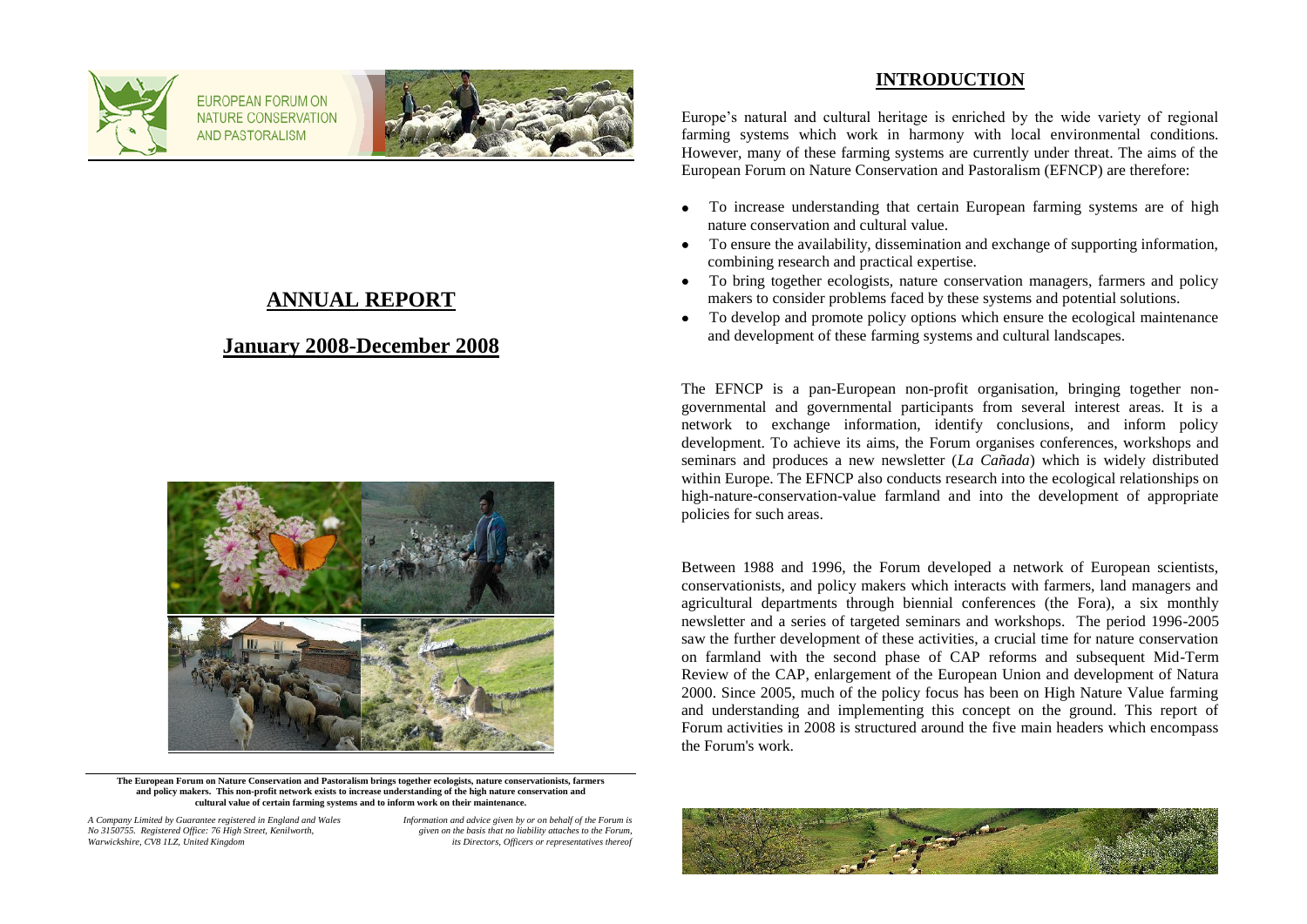

# **ADMINISTRATION & MANAGEMENT**

- The Forum was successful in obtaining a grant for 2008 from DG Environment under their new LIFE+ programme (following on from the Forum's success in obtaining funding in every year from 1997, with the exception of 2002 and 2004, from the DG Environment programme providing support for NGOs working in the field of environmental protection).
- The Forum budget was, however, still limited and subject to strict controls during 2008. In particular, a concentrated effort was made to reverse the reduced deficit carried forward from the 2007 financial year. The decision to continue only engaging in completely or nearly completely fully-funded projects during 2008 helped towards achieving this goal. This and foreign currency exchange rate variations mean that at the end of 2008 the Forum was able to record an operating surplus on the year and thereby not only cancel the deficit carried forward from 2007 but actually end the year with a small surplus overall.
- However, the range of projects engaged in is relatively limited and this puts pressure on cash flow at certain times of the year, especially January to April when awaiting approval (and hence payment) of the DG Environment financial support from the previous year. Although the Forum benefited from exchange rate fluctuations during 2008, this has also highlighted the dangers of any large movement in the exchange rates in the opposite direction.
- The Forum made some progress during 2008 with regard to making changes to its currently complex legal structure. As previously indicated, the Directors see that a simpler and more transparent structure is desirable and the intent is that the Board of Directors will become more independent of the Executive Committee. To this end, at the end of 2008 three new members were appointed to the Executive Committee at the Annual General Meeting with the view to nominating them as Directors early in 2009.
- As indicated previously, the Forum has become increasingly dependent on income from project work, which by its nature only funds certain activities. As a result, all concerned also have to give some voluntary time to additional Forum work, especially the workings of the Executive Committee and administration. The Forum continues to be aware of the difficulties inherent in such an arrangement and of the need to find a mechanism to fund a degree of core tasks. An application submitted to the Esmée Fairbairn Foundation towards the end of 2008 for support for such core tasks was, however, unsuccessful.





- During 2008 the Forum continued discussions initiated in 2007 with regard to the possibility of holding the Forum Biennial conference in the Rhône-Alpes, France in 2009 with the provisional theme of *Quelle contribution des systèmes agricoles à HVN à l'intégration de la biodiversité dans le développement agricole ?* However, despite the Forum's best efforts it did not prove possible to gain sufficient local commitment/support for such a conference and so plans for this were shelved.
- Support was, however, obtained from both the French Ministry of Environment and the French Ministry of Agriculture with regard to organising a two-day conference in Paris (to be held in October 2009) with the theme *HNV farming: initiating the debate in France*. Hence during late 2008, the Forum began finalising arrangements for this conference, which will be held in French and which is aimed at national participants involved in the field of nature conservation and agriculture, civil servants, farmers, NGOs and researchers. The aim of the conference is to initiate a debate in France on how the concept of HNV farming could contribute to achieving landscape scale biodiversity objectives within the context of the Common Agricultural Policy beyond 2013.

The Forum's conferences fulfil a major part of the role as a forum. These review progress on basic scientific work and identify further research needs in order to fulfil the requirements of informing policy development and awareness raising. An important role of these main Forum meetings is to ensure that the debate draws on the experience and expertise of a wide range of audience members.

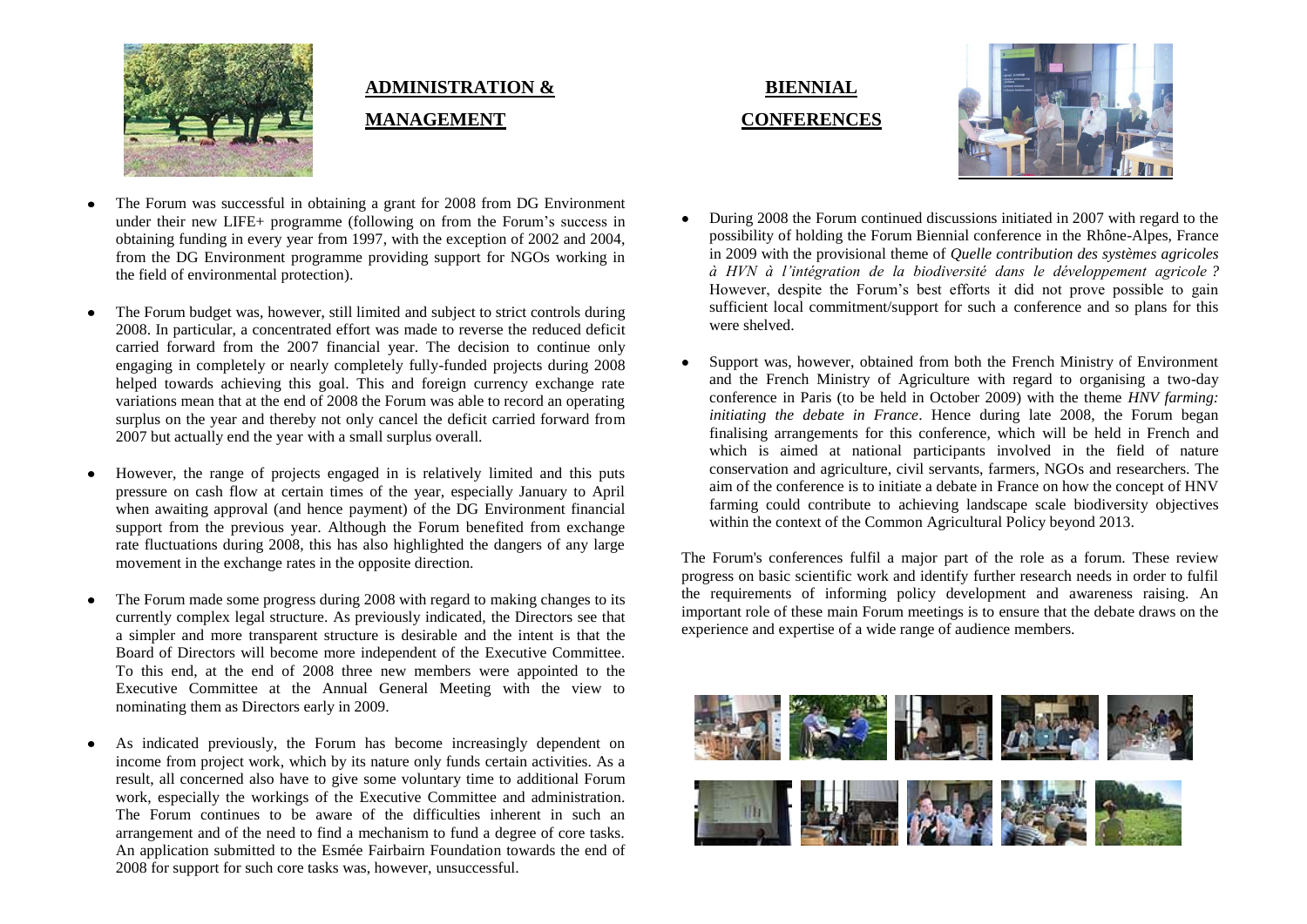

**RESEARCH**

During 2008, the Forum led and/or provided input to the following projects:

- *High Nature Value farmland - recognising its importance in Bulgaria and Romania*. This work (funded by the Dutch Ministry of Agriculture, Nature Management and Fisheries BBI-MATRA programme) started in 2006 and was brought to a succesful completion in 2008 with the organisation of additional seminars in Bulgaria, Romania and Brussels. The overall aim of the project was to illustrate at a local level, for the benefit of both policy makers and farmers, what a rather complicated HNV farmland concept means on the ground in Bulgaria and Romania and how these might be reflected in policy instruments. The Forum worked in partnership with WWF Danube Carpathian Programme to organise these seminars. Further details are available on the Forum website at: <http://www.efncp.org/projects/hnv-bulgaria-romania/>
- *Support to the Elaboration of a National Agri-environment Programme for Turkey*. This project (funded by the Dutch Ministry of Agriculture, Nature Management and Fisheries BBI-MATRA programme ) started in 2006 and was brought to a successful completion in 2008. The project was led by Avalon (from the Netherlands), the Institute for European Environmental Policy and Buğday (a Turkish NGO), with the Forum in a subcontracted role. During 2008, the Forum supplied HNV expertise and contributed to the development of *The Agri-Environment Handbook for Turkey*. This handbook is intended as reference document to support the future programming of Turkish agri-environment measures, with particular reference to the opportunities and obligations associated with EU co-financing during the pre-accession period. Special attention is given to introducing the concept of High Nature Value (HNV) farming and the biodiversity benefits associated with using agri-environment (and other rural development) measures to maintain the low intensity farming systems typically found in Turkey. A brief overview of the handbook can be found at: [http://www.organic-market.info/web/News\\_in\\_brief/Books-Magazines/Turkey/176/180/0/5242.html](http://www.organic-market.info/web/News_in_brief/Books-Magazines/Turkey/176/180/0/5242.html)



*Wildlife and Sustainable Farming Initiative within the context of the Birds and Habitats Directives (Natura 2000 network*). The Forum participated in this project as a subcontractor to ATECMA in Spain in an initiative for the European Commission (DG Environment) on Wildlife and Sustainable Farming which is running between 2006 and 2008. This project analysed the actual and potential role of CAP rural development measures for supporting the conservation of wildlife in a selection of farmland, forest and wetland habitats and produced a series of documents on specific habitats. Forum staff contributed to the a large number of these individual document, which can be downloaded from the Natura 2000 website at:

[http://ec.europa.eu/environment/nature/natura2000/management/habitats/models\\_en.htm](http://ec.europa.eu/environment/nature/natura2000/management/habitats/models_en.htm)

*HNV Guidance document for Member States.* The Forum were represented on the HNV Expert Working Group of the European Evaluation network for Rural Development and a Forum staff member was lead author on the new Guidance document on HNV indicators produced for this Help Desk. An article was also written for the  $2<sup>nd</sup>$  edition of the Help Desk Newsletter introducing the launch of the Guidance document.

In 2008, the Forum continued to focus on how the High Nature Value farming concept could be implemented effectively across the EU. This is especially relevant to the Mediterranean areas, to peripheral and mountain regions and to the recently acceded countries and potential future accession countries in south-eastern Europe.

To this end, during 2008, the Forum was involved in a number of consortia developing applications for research projects. Separate proposals prepared in partnership with University of Galway and WWF Netherlands/WWF-DCP were unsuccessful but the work carried out in putting these applications together was still positive in terms of building networks and enhancing the likelihood of further cooperation.



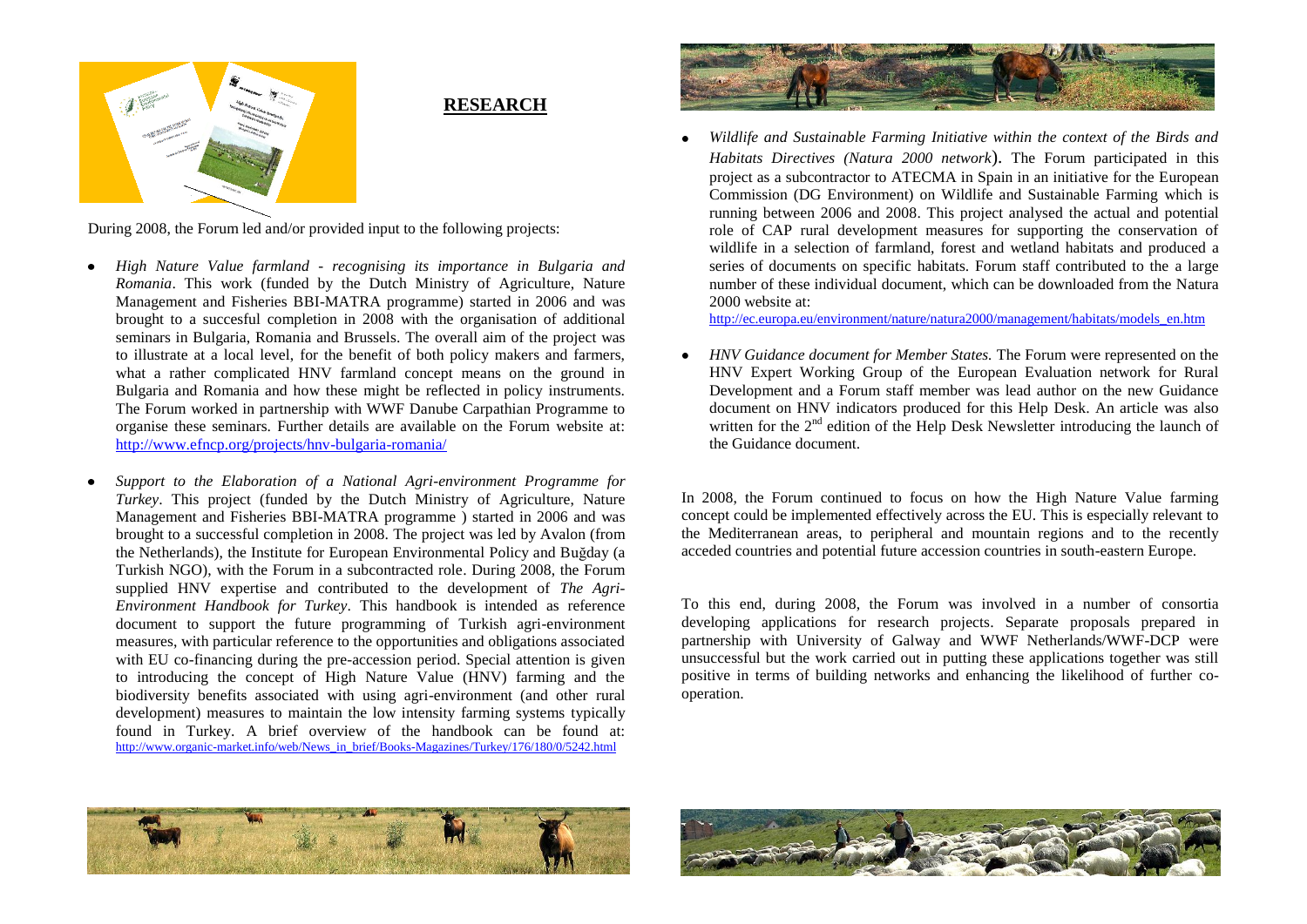#### **DISSEMINATION**



During 2008, the Forum:

- Conducted a major upgrade of the content of the Forum website [\(http://www.efncp.org\)](http://www.efncp.org)/) to reflect recent activities and which now includes a major HNV showcase sectio[n http://www.efncp.org/hnv-showcases/](http://www.efncp.org/hnv-showcases/) .
- Produced, published and disseminated issues 22 and 23 of the Forum newsletter  $\bullet$ *La Cañada*. This newsletter is made available in pdf format on the Forum's website. The content of these issues can be viewed and downloaded from the website at:<http://www.efncp.org/publications/la-canada/2008/>
- Drafted a comprehensive document (in French) on the characteristics of High-Nature-Value farming systems and associated policy issues (*L'agriculture à Haute Valeur Naturell: mieux la (re)connaître pour mieux l'accompagner*) and which was commissioned by the French Ministry for the Environment. The report can be downloaded at:<http://www.efncp.org/news/news20090122.php>
- Produced responses to consultations on a number of major policy issues in which the Forum highlighted the relevance of and potential impact on HNV farming systems, for example:
	- The Forum responded to the European Commission's consultation on *A review of the Less Favoured Area scheme.* An overview of the Forum's main points can be viewed at: <http://www.efncp.org/news/less-favoured-area.php> while the full text of the response can be downloaded from: <http://www.efncp.org/download/EFNCP-response-LFA-Consultation2008.pdf>
	- The Forum responded to the European Commission's *CAP health check consultation* The full text of the Forum's response can be downloaded from: [http://www.efncp.org/download/efncp\\_CAP\\_Health\\_Check\\_Consultation.pdf](http://www.efncp.org/download/efncp_CAP_Health_Check_Consultation.pdf)
	- The Forum responded (with the Scottish Crofting Foundation) to the  $\bullet$ Scottish Government's *Consultation on the Less Favoured Area Support Scheme*. The full text of the Forum's response can be downloaded from: <http://www.efncp.org/download/LFASS2008.pdf>



- Attended and gave invited presentations at major international meetings organised by a number of partners, for example:
	- in Pärnu, Estonia at an international conference on *Using evaluation to enhance the rural development value of agri-environmental measures*. The conference included a presentation from the Forum on *Does the CAP need new and specific measures to support HNV farming?* together with two workshops concerned with *The challenge of HNV farming systems* and *Establishment of HNV farming systems.* The conference proceedings can be viewed online at <http://pmk.agri.ee/pkt/CD/index.php?page=1> while the conference powerpoint presentations and associated other documents can be viewed at: [http://pmk.agri.ee](http://pmk.agri.ee/)
	- in Ennistymon, Co. Clare, Ireland at a three day international conference entitled *Farming for conservation: supporting the future*. Forum staff gave presentations on *A new model for farming for conservation in Europe: The High Nature Value Farming approach* and *An example of "farming for conservation" and the relative impacts of pillar I and pillar II measures* The report of this conference summarises the main outcomes and conclusions of the meeting and can downloaded from: [www.burrenlife.com](http://www.burrenlife.com/reports-publications.php)
- Attended and contributed to discussions at a number of meetings, such as:
	- A conference in Paris, France on *Reform of the Common Agricultural Policy: What future for a sustainable agriculture?*
	- BirdLife Poland conference on *Rural Development and birds*, Puławy  $\bullet$
	- Scottish Crofting Foundation conference, Barra, Scotland
	- Hill farming conference, Penrith, England
	- Scottish Natural Heritage internal workshop on sheep and nature, Perth, Scotland
- Produced an overview document explaining the HNV concept and interpreting EU and national policy commitments. The text of this can be downloaded at: <http://www.efncp.org/download/EFNCP-HNV-farming-concept.pdf>

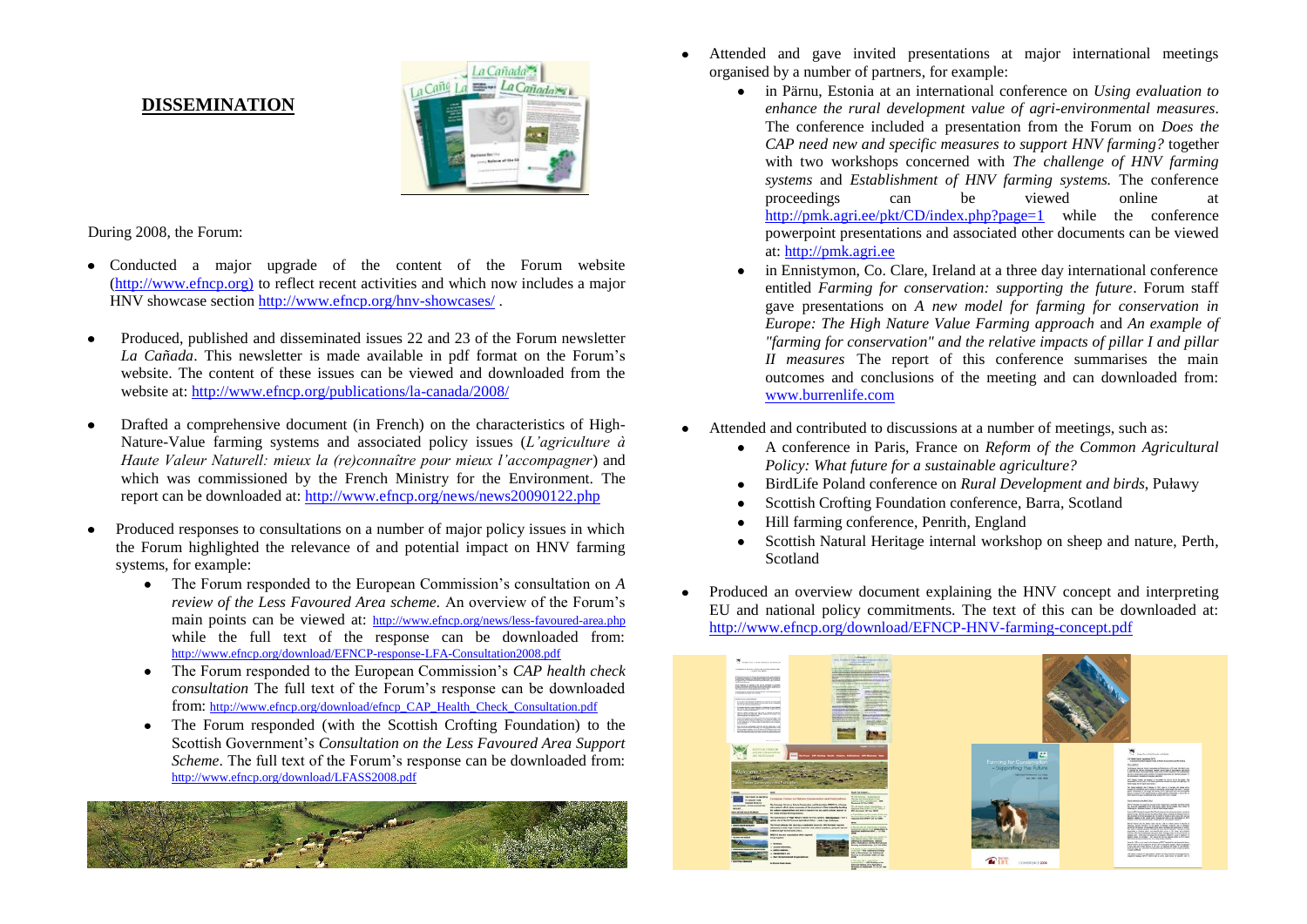

# **ORGANISATION OF SEMINARS & REPRESENTATION ON EC COMMITTEES**

## **PUBLICATIONS**



During 2008, the Forum:

- Continued discussions investigating the potential of holding an international workshop on the island of Vilm, Germany in September 2009, with a working title of *European pastoral systems: ecological uniqueness and importance, threats and political opportunities*.
- Helped organise seminars in Bulgaria, Romania and Brussels under the BBI Matra project (see above and [http://www.efncp.org/projects/hnv-bulgaria](http://www.efncp.org/projects/hnv-bulgaria-romania/)[romania/\)](http://www.efncp.org/projects/hnv-bulgaria-romania/)
- The Forum has continued to have representatives nominated to attend meetings of  $\bullet$ the Consultative Committees on 'Rural Development', 'Agriculture and Environment' and 'Animal Products' established by DG Agriculture. Four networks (World Wide Fund for Nature, BirdLife International, European Environment Bureau and the Forum) are working together to provide the environmental NGO input to meetings of these and other associated Consultative Committees. During 2008, Forum representatives attended meetings associated with the 'Agriculture and Environment', 'Beef', 'Fruit & Vegetables', 'Olives', 'Quality Products' 'Rural Development' and 'Sheepmeat and Goatmeat' committees as well as an ad-hoc committee on CAP simplification.
- Forum staff also made two presentations to the LFA Inter-Service Working  $\bullet$ Group and also held informal meetings with DG Agriculture staff with regard to Less-Favoured Area reform issues
- Forum staff also participated in an ad hoc workshop in Brussels on HNV indicators with EEA, BirdLife, JRC and IEEP
- The Forum continued to maintain contact with the Biodiversity Expert Group  $\bullet$ charged with reviewing the EC Biodiversity Strategy and Action Plans



In addition to the copies of the newsletter, other publications arising from the work of the Forum during 2008 include:

- Beaufoy, G. (in press) New guidance on the application of the HNV indicator. *Rural Evaluation News: the Newsletter of the European Evaluation network for Rural Development*
- Beaufoy, G. 2008 Reflections from an external evaluator on the future of olive production systems on sloping land. *Journal of Environmental Management* 89 140-142
- Beaufoy, G. 2008 HNV farming: explaining the concept and interpreting EU and national policy commitments. European Forum on Nature Conservation & Pastoralism, Stratford-upon-Avon. The text of this can be downloaded at: <http://www.efncp.org/download/EFNCP-HNV-farming-concept.pdf>
- Beaufoy, G. 2008. Does the CAP need new and specific measures to support HNV farming? *In: Using evaluation to enhance the rural development value of agrienvironment measures: proceedings of an international conference held in Pärnu, Estonia, 17-19 June 2008*, weblink Under Presentations Papers to 3 page paper. Estonian Agricultural Research Centre, Estonian Ministry of Agriculture, Finnish Ministry of Agriculture and Forestry, Finnish Ministry of Environment and University of Helsinki.<http://pmk.agri.ee/pkt/CD/index.php?page=1>
- EFNCP 2008. *Consultation on the review of the Less Favoured Area Scheme 2008 – a response from EFNCP*. European Forum on Nature Conservation & Pastoralism, Skye
- EFNCP 2008. *CAP Health Check Consultation 2007/8 - a response from the European Forum on Nature Conservation and Pastoralism*. European Forum on Nature Conservation & Pastoralism, Skye

*Continued overleaf:*

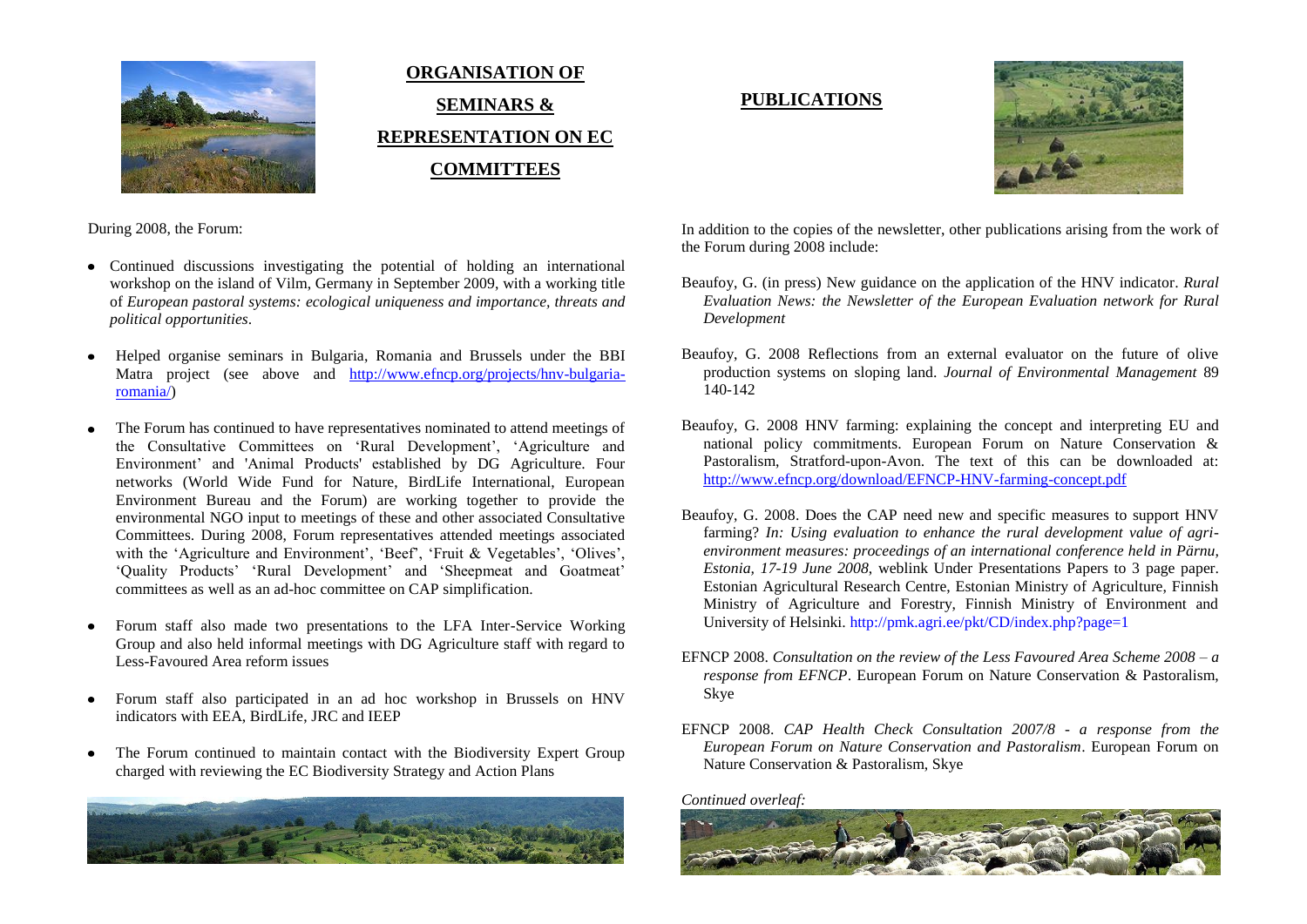#### **PUBLICATIONS**

continued



- Huband, S. & McCracken, D.I. 2008. High Nature Value pastoralism in the Romanian Carpathians: implications for the grassland conservation agri-environment measure. *In: Using evaluation to enhance the rural development value of agrienvironment measures: proceedings of an international conference held in Pärnu, Estonia, 17-19 June 2008*, weblink on page 49 to 4 page paper. Estonian Agricultural Research Centre, Estonian Ministry of Agriculture, Finnish Ministry of Agriculture and Forestry, Finnish Ministry of Environment and University of Helsinki.<http://pmk.agri.ee/pkt/CD/index.php?page=1>
- Poux, X. 2008 *Low input farming systems in Europe: what is at stake?* In: *Low input farming systems: an opportunity to develop sustainable agriculture*, eds. Biala, K., Terres, J-M, Pointereau, P. & Paracchini, M.L. Joint Research Centre, Ispra [http://agrienv.jrc.ec.europa.eu/publications/pdfs/LIFS\\_final.pdf](http://agrienv.jrc.ec.europa.eu/publications/pdfs/LIFS_final.pdf)
- Poux, X. & Ramain B. (in press) *L'agriculture à Haute Valeur Naturell: mieux la (re)connaître pour mieux l'accompagner*. European Forum on Nature Conservation & Pastoralism, Paris.
- SCF & EFNCP 2008. *A joint response by the Scottish Crofting Foundation and the European Forum on Nature Conservation and Pastoralism to the Scottish Government consultation on the Less favoured Area Support Scheme*. Scottish Crofting Foundation, Kyle of Lochalsh and European Forum on Nature Conservation & Pastoralism, Skye